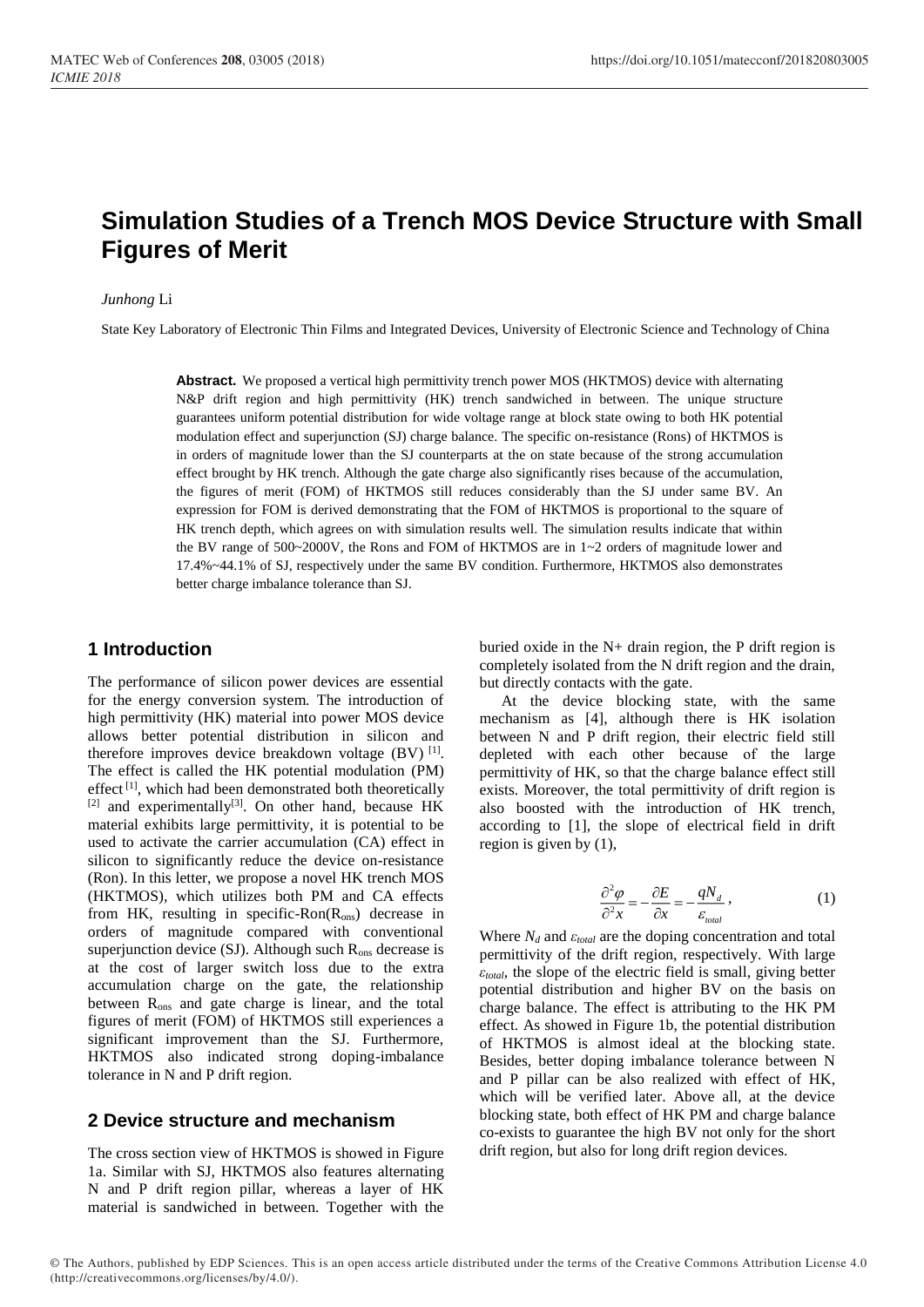

**Fig 1**. (a) HKTMOS cross section view with N- and P- doping of 10-15cm-3 . (b) Potential distribution of HKTMOS at block state. (c) Illustration of the accumulation effect.

Although the reduction of device  $R_{ons}$  by mean of  $CA$ effect has been reported in [5], the CA is generated by  $SiO<sub>2</sub>$  layer, with the low permittivity of  $SiO<sub>2</sub>$ , its effect is limited. Moreover, small  $\varepsilon$  of the SiO<sub>2</sub> also brings negative effect for BV according to (1). On contrast, HK material is capable of overcoming the above problems. When the device in Figure 1a is in on state, the gate voltage is high, the P pillar share the same high potential with gate as their directly contact. Whereas both drain and source voltage is much lower than the gate at the on state, consequently, CA effect happens at the interface of silicon and HK trench as showed in Figure 1c. The large permittivity of HK amplified the CA effect and forms a high carrier density path between drain and source, the device Rons is thereby significantly reduced.

 $CA$  effect allows significant  $R_{ons}$  reduction with no additional drift region doping. However, large trench capacitance is necessary to accumulate enough charge at the device on-state to reduce the  $R_{\text{ons}}$ . And the trench capacitor will be discharged at off-state to guarantee high BV, such charge-discharge cycle with large capacitance results in high switch loss. Rarely had any literatures qualitatively investigated such effect and its impact to FOM. For the HKTMOS device, as a low resistance path exists between drain and source generated by HK CA effect, the device R<sub>ons</sub> is major determined by the accumulation resistance  $(R_A)$ . According to [6],  $R_A \propto 1/C_g$ , where  $C_g$  is the unit area trench capacitance, we can derive that  $R_{\text{ons}}$  of  $HKTMOS$ is given by

$$
R_{\text{ons}} = \frac{K_{HKT}L_{HK}}{V_g C_g W}
$$
 (2)

Where the  $K_{HKT}$ ,  $L_{HK}$ ,  $V_g$ , and *W* are the HKTMOS constant, depth of HK trench, gate voltage and width of the device, respectively. Although the N+ source junction and the drain not contributing to the total resistance are covered in the  $L_{HK}$  in (2), both of their depth are overwhelming smaller than the drift region length and thereby negligible. We see that the  $R_{\text{ons}}$  is proportional to *LHK* for HKTMOS from (2).

On the other hand, the gate charges are contributed by both HK trenches and SiO<sub>2</sub> buries. The contribution from  $SiO<sub>2</sub>$  buries is also overwhelming smaller than the HK trenches, for both permittivity and area. Therefore, it is neglected and gate charge is given by

$$
Q_{g} = WL_{HK}V_{g}C_{g}
$$
 (3)

.

According to (2) and (3), we see that the  $R_{ons}$  is inverse proportional to the gate charge for a given device dimension. The definition<sup>[6]</sup> for FOM is  $FOM = R_{ons} * Q_{g}$ , which gives

$$
FOM_{HKT} = K_{HKT} L_{HK}^2 \tag{4}
$$

An interesting result is observable from (4) that FOM of the HKTMOS is irrespective of the unit area trench capacitance and device width. It is only proportional to the square of the HK trench depth with ratio of HKTMOS constant *KHKT*. According to analysis and simulation results, the analytical value of  $K<sub>HKT</sub>$  is  $7.812\times10^{-4}\Omega^*$ nC/μm<sup>2</sup>.

### **3 Simulation verification and discussion**

We use TMA-MEDICI to make 2D simulation and verify above analysis. Figure 2 shows the BV dependence for Rons and switch delay for both HKTMOS with different HK permittivity *εHK* (a) and SJ device (b).



Fig 2. Under the 15 V gate voltage, the R<sub>ons</sub> vs. BV and switch delay (sum of the transient rise and fall time for the drain voltage) vs. BV with a drain resistance of  $4\times10^6 \Omega$  for HKTMOS (a) and  $4\times10^7 \Omega$  for SJ (b) under the dimension of 20  $\mu$ m $\times1$   $\mu$ m for both devices. The Rons and the switching delay are simulated under a drain voltage of 0.1 V and 100 V, respectively.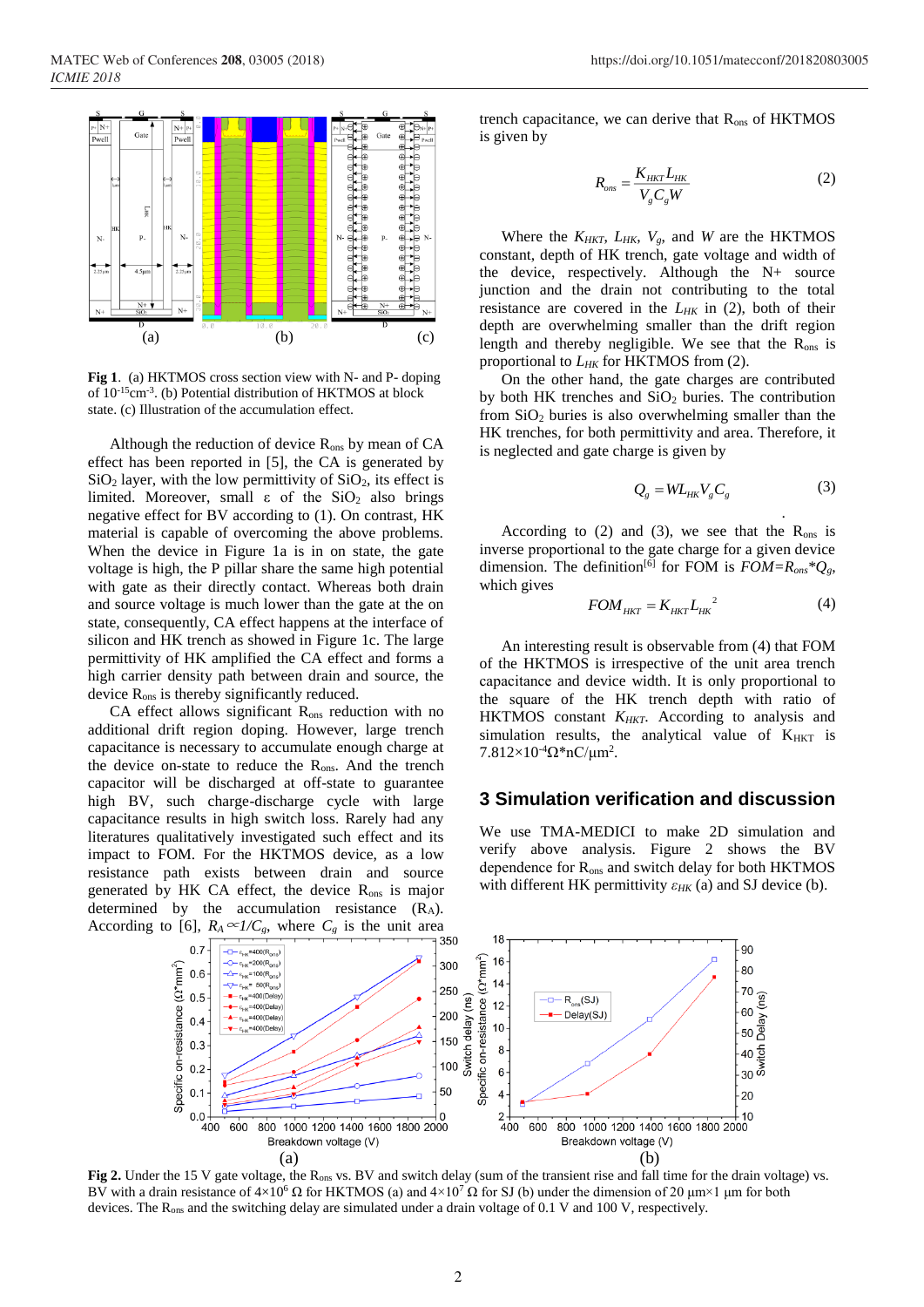As revealed in Figure 2b, the  $R_{ons}$  of the SJ rises rapidly with increase of BV at the exponential of 1.33[4]. On contrast, under the effect of strong CA effect brought by  $HK$ , the  $R_{ons}$  of HKTMOS is in the orders of magnitude lower than the SJ as showed in Figure 2a. Higher *εHK* always brings smaller R<sub>ons</sub>, owing to the reason that higher permittivity always provides larger trench capacitance, thereby stronger CA effect and smaller R<sub>ons</sub>. Moreover, expression (2) suggests that the R<sub>ons</sub> of HKTMOS is proportional of the drift region length. Because the BV is also proportional to the drift region length, the Rons of HKTMOS rises linearly with the increase of BV as Figure 2a reveals, which agrees on with (2).

Although the CA effect of HK reduces  $R_{ons}$  in orders of magnitude, the large trench capacitance also slow down the switching speed. As showed in Figure 2, the switch delay of the HKTMOS is much larger than the SJ device, in the orders of magnitude as well. Higher *εHK* value always causes worse switch delay. To investigate the comprehensive performance of the HKTMOS, the device FOMs are simulated and calculated as shown in Figure 3a.  $R_{ons}$  is simulated under the condition of a 15 V gate voltage and 0.1 V drain voltage.  $Q<sub>g</sub>$  is simulated schematically as shown in Figure 3a, where a 15 V square wave voltage is applied on the gate.  $Q<sub>g</sub>$  is

determined by the current integral at the time interval when the drain drops from 100 V to the voltage of the fully on-state. As Figure 3a shows, both  $R_{ons}$  and  $Q_{\rm g}$ increase linearly with the rise of  $L_{HK}$ , which is consistent with (3) and (5). (3) and (5) also indicated that  $R_{ons}$  and  $Q<sub>g</sub>$  are proportional and inversely proportional to  $\varepsilon_{HK}$ , respectively. The relation is also verified by simulation, as Figure 3a shows; a larger *εHK* always provides a smaller  $R_{ons}$  but a larger  $Q_g$  and vice versa.

Figure 3b shows the FOM and BV vs. L<sub>HK</sub> for both HKTMOS and SJ, where the FOM of HKTMOS with changing *ε*HK are plotted in different line styles. As mentioned above,  $R_{ons}$  and  $Q_g$  are inversely proportional and proportional to  $L_{HK}$ , respectively, which cancel each other out when the multiplication for FOM occurs. It can be observed that all of the lines almost overlap with each other for different  $\varepsilon_{HK}$  when L<sub>HK</sub> ranges from 30 μm to 120 μm (Figure 3b) according to simulation, which agrees with (6) very well. The proportional coefficient between the FOM and L<sub>HK</sub> square may be different depending on the cell geometry; however, for a device with a given cell geometry, the FOM is only determined by  $L_{HK}$  regardless of the HK permittivity and trench thickness.



**Fig 3.** The R<sub>ons</sub> (simulated under 15 V gate voltage and 0.1 V drain voltage) and Q<sub>g</sub> (simulated by the integral of the gate current as the schematics show in the figure) vs. LHK for HKTMOS (a) The FOM(H) vs. LHK for HKTMOS by both simulation and calculation, together with the FOM(H) of SJ and BV by simulation (b).

For HKTMOS with the size displayed in Figure 2a, the analytical value of the proportional coefficient is derived as  $7.812 \times 10^{-3} \Omega^* nC/\mu m^2$ . Utilizing such a coefficient, we are able to calculate the FOM using (6), which is shown by the round dots in Figure 3b. It is clear that the calculation results agree well with the simulation results. Figure 3b also reveals that for the HKTMOS with smaller  $\varepsilon_{HK}$  ( $\varepsilon_{HK}$ =50), the FOM by simulation is slightly smaller than the calculated value, especially at larger L<sub>HK</sub>. This is because  $Q<sub>g</sub>$  is determined by the sum of  $Q_{HK}$  and  $Q_{DC}$ , then,  $Q_g$  will drop linearly with the linear decrease of  $\varepsilon_{HK}$  as long as  $Q_{HK}$  is still larger than  $Q_{DC}$  according to (4). However, as  $R_A$  parallels with  $R_{drift}$ , with smaller  $\varepsilon_{HK}$ ,  $R_A$  in (2) is less dominant, and the contribution to  $R_{ons}$  from the drift region  $R_{drift}$  becomes more significant although *R<sup>A</sup>* is still much lower than *Rdrift*. Consequently, the total *Rons* will rise sub-linearly with the decrease of the small *εHK* due to the contribution from the drift region bypass, which has been neglected in previous analysis. Moreover, according to (6), the FOM

of HKTMOS is proportional to the square of *LHK*; the square amplifies the model inaccuracy if *LHK* is large, which causes a larger FOM difference between the calculated and simulated values under the condition of a large LHK and a small *εHK* as shown in Figure 3b.

Figure 3b also shows the relationship between BV and LHK for both HKTMOS and SJ. The BVs of HKTMOS with different  $ε$ <sub>HK</sub> completely overlapped with each other so that only one curve is shown for HKTMOS. As the BV of SJ relies on CB only, while HKTMOS takes both effects of PM and CB to achieve high BV, the BV of HKTMOS will be slightly better than that of SJ, as shown in Figure 3b. Last but not least, HKTMOS always demonstrates significant FOM improvement over that of SJ under all  $L_{HK}$  in the figure; the FOM of HKTMOS is 48% of that of SJ at the  $L_{HK}$  of 120  $\mu$ m, and only 17% at the  $L_{HK}$  of 30 µm. Although the FOM takes the total gate charges into consideration instead of the gate-to-drain charges only, HKTMOS still exhibits a significant FOM improvement over that of SJ.